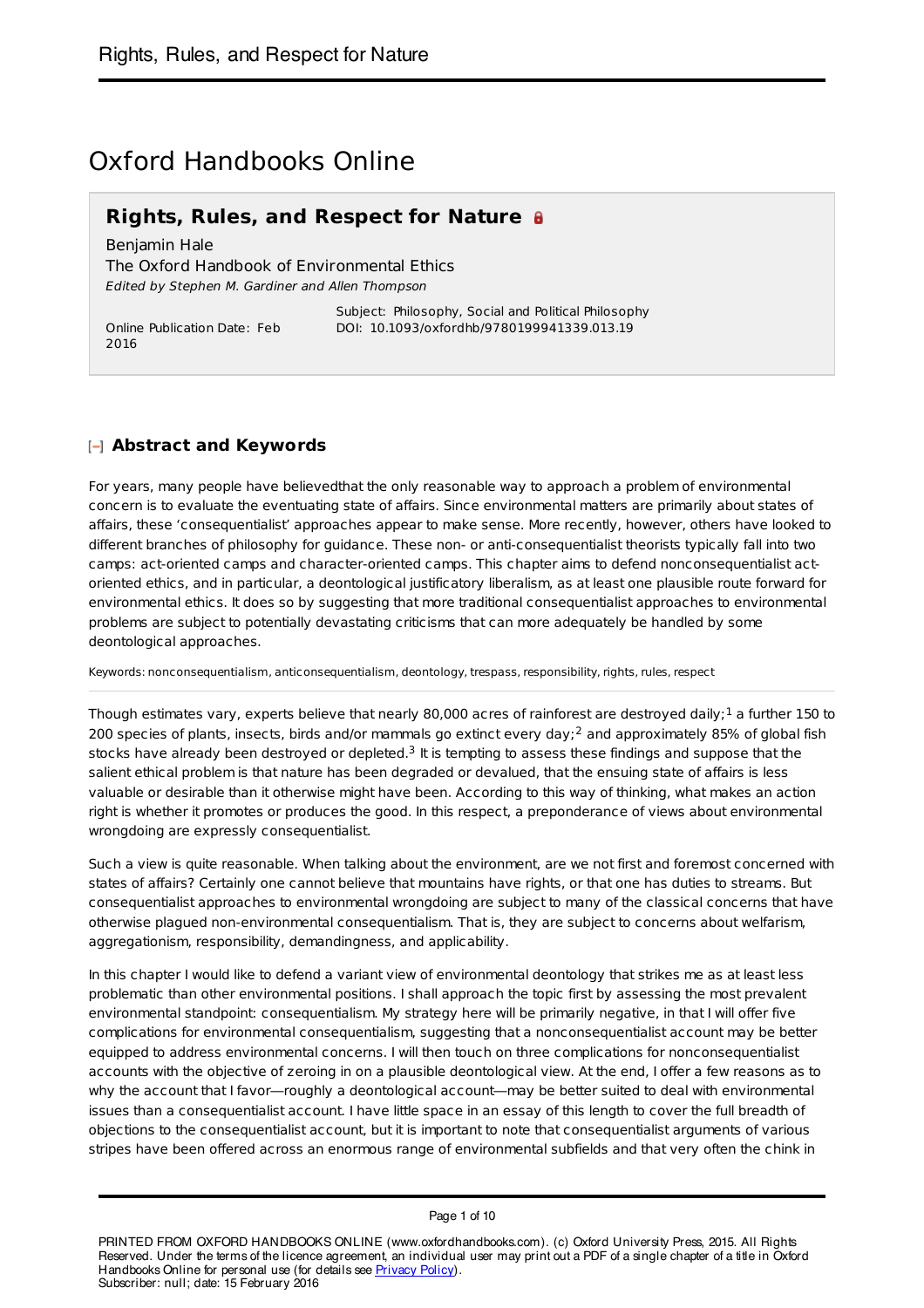the armor for the environmental position rests with one of the weaknesses I will adumbrate.

### **1. The Consequences of Environmental Consequentialism**

Criticisms of consequentialist ethical theory are legion, but in the environmental realm, these familiar problems become all the more pronounced. Consider just five objections. First, consequentialists face the problem of welfarism: that is, How to establish the environmental good? Typically, environmental welfare positions invoke either a subjective theory or an objective theory of welfare. Subjective theories characteristically locate welfare in the subjective states of affected parties, whereas objective theories identify features of the world that are essential for welfare (Heathwood, 2014). There is huge variation within and across these two categories, so criticisms can get a little clumsy, but the basic idea is that value is either associated with some state of the mind or with some state of the world.

In the realm of environmental ethics, subjective theories tend to manifest in the guise of private or exchange valuation, which often then translate into claims about ecosystem services or the merits of cost benefit analysis. In essence, the idea is that whatever value nature may have, this value is perhaps best isolated by determining net increases in welfare for human users of the environment. These welfare improvements can be assessed through empirical means, whether experimental, hypothetical, or derivative. Take forestry as an example. Techniques like hedonic pricing and contingent valuation studies aim to demonstrate the value of nature by illustrating how consumers and users of the environment already value it. As many others have pointed out, such attempts at valuation quickly get mired in objections about comparability and commensurability (J. O'Neill, 1993), as well as objections that the very idea of "preferences," which is fundamental to many subjective theories, underdetermine the full extent of the ethical problem (Hausman and McPherson, 2009; Kawall, 1999; Sagoff, 2004). Without question, subjective theories have generated and continue to generate enormous controversy in the environmental community.

Others have therefore sought to argue the second horn of the welfare dilemma: for objective values. These objective theories of welfare present still different complications. That is, environmental positions that prioritize natural goods over other human concerns come off as, at best, unappealingly elitist and, at worst, crass and inhumane. An objective theory that places great value on recreation or aesthetics might be viewed as elitist, whereas one that places value on predation and trophic cascades might be viewed as inhumane. Moreover, it is nearly impossible to process the variety of value in nature given the multiple levels at which an objective approach might be targeted. Some things that may be very good for members of one species can be quite bad for the ecosystem as a whole, and translated across these various groups is no simple endeavor. What is good for a lobster may well not be good for a coral reef, which in turn may not be good for a crop of potatoes. So the problem of welfarism is particularly pronounced in the environmental arena, where establishing what is good is complicated by the diversity of nature. Put simply, the right set of objective values remains elusive.

Of course, welfarism is not the only problem consequentialists face. Consquentialism is also characterized by aggregationism, which is the idea that we can compare and aggregate values across value-holders. In economics, aggregating values works nicely to tabulate total benefits, as when one calculates up the value of three bushels of apples and eight wheels of cheese. It works impressively well in market contexts, when a narrowly circumscribed community of actors and a fair system for comparing like-goods determines, as if by magic, the exchange price for those goods. In the environmental arena, however, these distributional questions take on a slightly different contour. As goods begin to spill out of the commodity bin and into different categories of moral value—that is, when goods cease to be mere "goods"—aggregating values becomes a much stickier proposition. It is true that the problem of aggregationism is not limited to the environment, but again due to nature's diversity and the common view that entities within the environment are best understood as resources, the full extent of the problems with aggregationism truly kick in.

When set in a market context, the problem of aggregation is therefore intimately tied to problem of welfarism mentioned above. That is, aggregation also presents the problem that it cannot easily be presumed that value commitments are held equally across all individuals. In the human arena, this sometimes manifests as claims about the separateness of persons, which on one hand regards the matter of how persons themselves should be valued, but on the other hand regards the matter of whether subjective utility schedules can be aggregated without regard

#### Page 2 of 10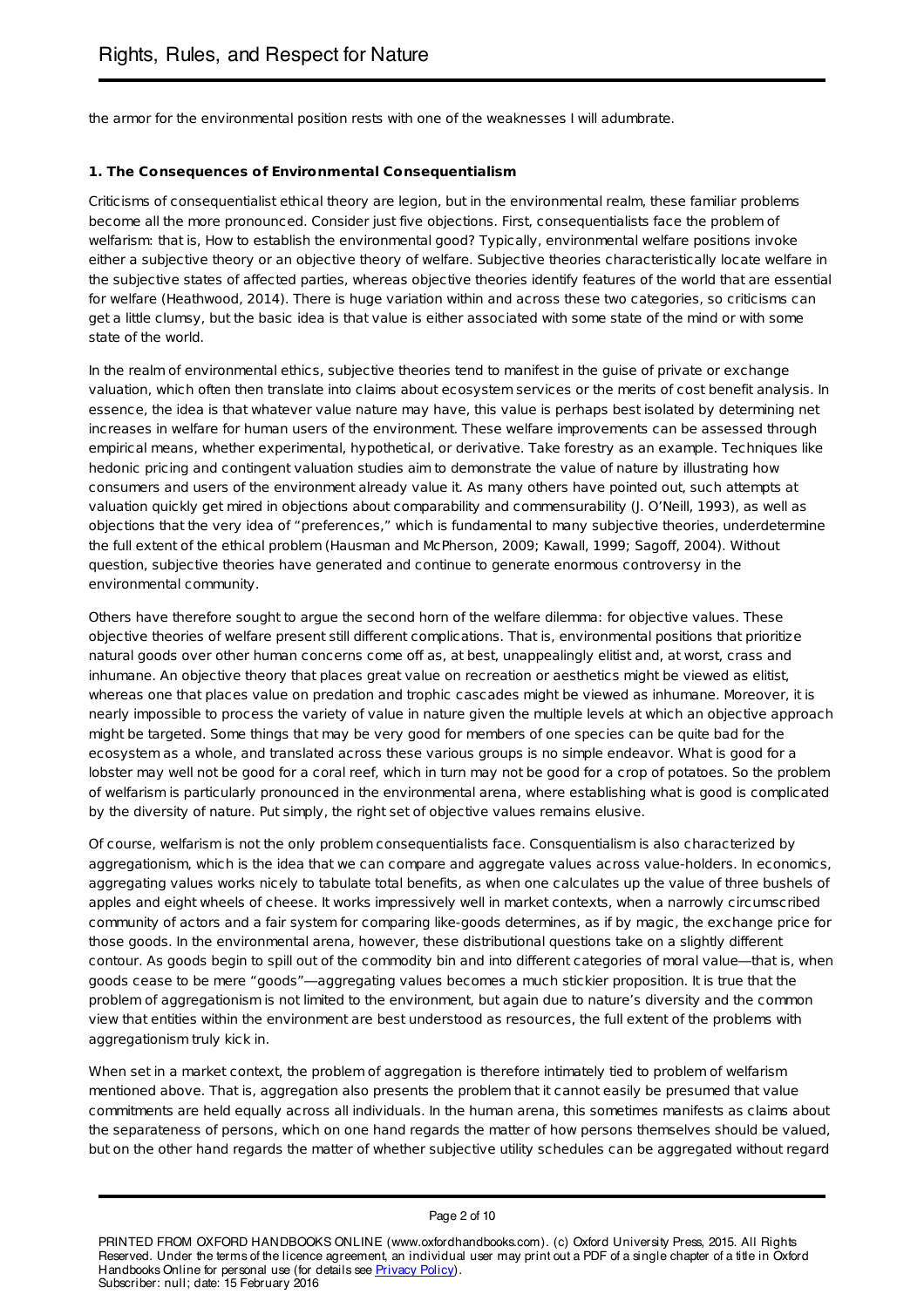for the subject holding those schedules. Rawls, most famously, defends the separateness of persons against utilitiarianism by invoking the Kantian idea that each person be treated as an end in himself, but many other notable theorists have made similar points (Kant, 1785; Nagel, 1970; Nozick, 1977; Rawls, 1971; Williams, 1973). Consequentialists tend to deny the separateness of persons, by contrast, and instead suggest that one can and ought to aggregate goods and bads across all persons, and that we ought to do so in a way that disregards distribution (Norcross, 2008).

This manifests as an environmental complication when classical welfare economics is extended into environmental valuation, which is a widely utilized approach for arguing on behalf of the environment (Gowdy, 2004). In such instances, the environmental concern is not so much about the mere moral inseparability of welfare and experience for persons, or even non-human persons, but rather with concerns about the general good. It is challenging to defend the view, for instance, that killing some number of animals of differing species is equivalent to killing the same number of different animals of the same species, particularly if killing those animals of the same species would result in a marked problem for the species. If some ecological management approach suggests that culling 500 elk from an ecosystem will benefit the system, but that none of the creatures in the system will be individually benefitted, one who holds such a position may well also be committed to the view that culling 500 wolves from the same ecosystem carries roughly the same moral valence. Moreover, without a fixed source of value—say, for instance, human welfare or animal welfare—it is all the more challenging to aggregate values. Where aggregationism requires that goods are transitive across entities, any ecologist must acknowledge that even the most basic predatory relationships cast doubt on whether goods can be aggregated across predator and prey. As Jeff McMahon provocatively asks, "If we could bring about the end of predation ... ought we to do it?" (McMahan, 2010).

Third, it would appear that one great benefit of taking the consequentialist approach to environmental problems is that it evaluates actions assessment of intentions or reasons for those actions. Indeed, this has been a core objective of consequentialism for centuries: to observe that failing to act may be just as morally problematic as acting. But so many of our environmental problems are presumably problems precisely because they are anthropogenic. When an oil bed opens up on the ocean floor, this is generally not considered an environmental disaster. It's just the way that nature is. If a company blows open an oil bed on the ocean floor, on the other hand, this is an event of far more serious moral import. So too for most environmental problems. Winter comes and goes every year, killing billions of plants, starving countless animals and insects, and forcing millions of children to endure the humiliating indignity of wearing mittens. This, again, is just the way that nature is. If, on the other hand, human intervention were to cause an extremely harsh winter, perhaps by geoengineering, many would consider this to be a far more morally troubling matter. It's not that the ensuing states of affairs in nature are the best or the worst that could possibly be, but rather that they are good or bad by accident. There are limits to this point, of course. As states of affairs grow increasingly worse, we may come to evaluate them differently. But such concerns can be addressed by clearly understanding how we come to value things.

Fourth, environmental consequentialist theories suffer from strident demandingness objections. On one hand, consequentialism is said to demand too much of individual actors. In order to maximize or promote value, one may be required to give of oneself until little of value remains. Utilitarianism, for instance, may require that one give almost all of one's money to assist the poor. On the other hand, consequentialism may not demand enough. So long as the good is promoted, consequentialism may permit rights violations or other morally problematic practices —like, for instance, sacrificing some to save many.

In a narrowly defined universe of humans, the demandingness objection is enough of a problem, but in a universe in which one must grapple with the consumption of environmental resources and their eventual emission, the demandingness objection takes on renewed potency. First, moral extensionism in environmental ethics complicates demandingness objections considerably. If faced with a decision about whether to apply pesticides to bodies of still water in order to prevent malaria and thus save human lives, some consequentialist positions, such as biocentric individualism, might hold that such spraying ought not to occur. The lives saved are fewer than the lives destroyed; thus environmental consequentialism may demand that humans live with more disease and misery. Conversely, if faced with a decision about whether to take a drive on a Saturday afternoon or contribute a miniscule amount of carbon to the atmosphere, thus contributing imperceptibly to climate change (cf. Sinnott-Armstrong), it may not be the case that consequentialism has the resources to require a shift in action. Much of how the demandingness objection cuts, of course, will depend on what theory of the good informs the view, as well

#### Page 3 of 10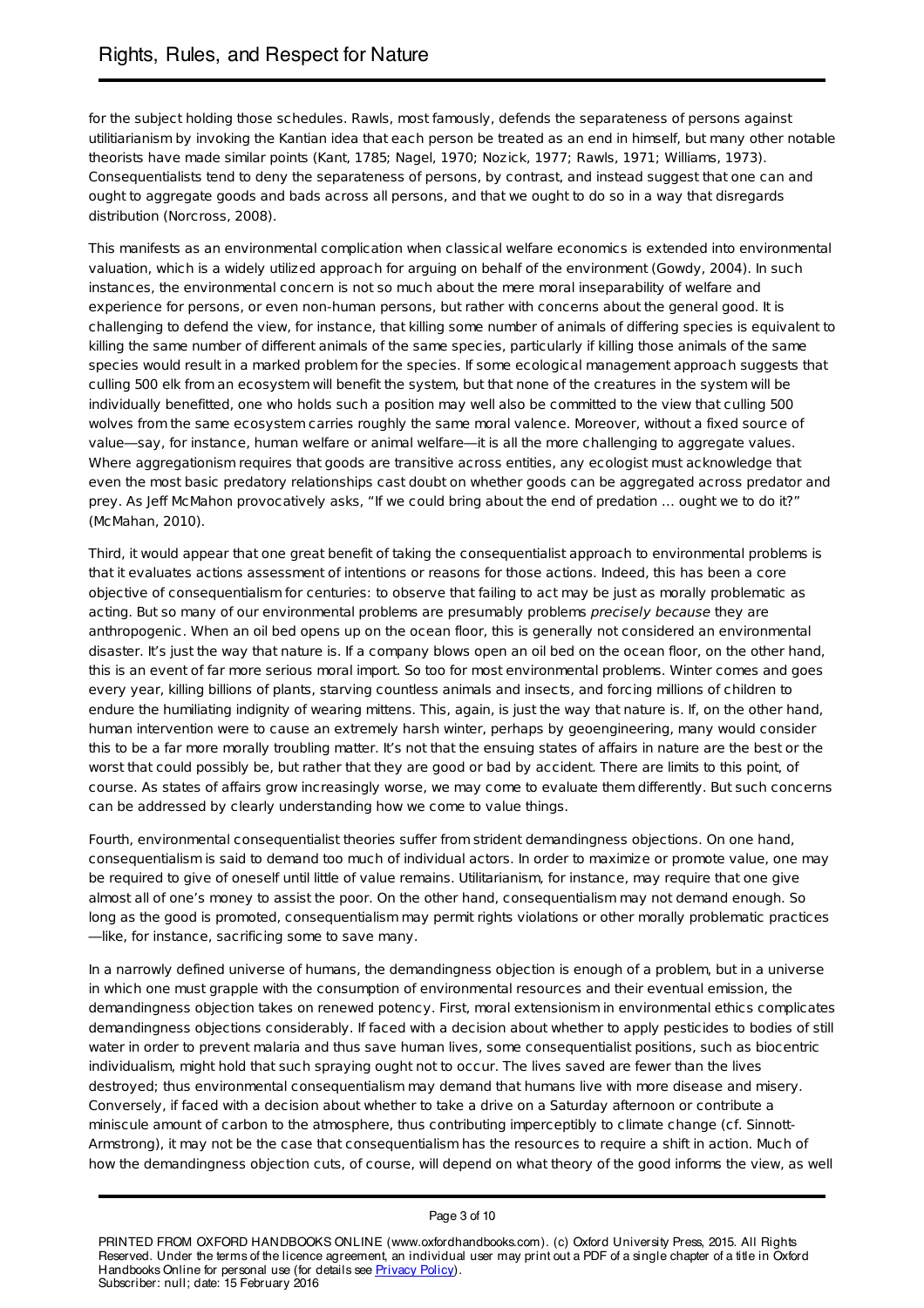as the scope of the theory.

This raises related problems. Since consequentialist theories almost all insist upon either promotion of the good or prevention of the bad, if we consider that every beneficial action generates a harmful outcome somewhere in the world, then we are in fact in quite a predicament. All actions must be considered strictly in terms of whether they do what consequentialism demands. But every single action both promotes the good and causes damage; or prevents damage and causes good. Principles like maximizing goods or minimizing harms can be quite limiting indeed when incorporating the full scope of environmental activities—as opposed to narrower-scope consequentialist theories that focus on the pleasure or suffering of sentient creatures.

Finally, one other point merits note. That is, one of the reasons that consequentialist approaches to environmental ethics are thought so attractive is that they make intuitive appeals to principles and values that are already prevalent in the policy process. Environmental advocates often enough suggest we cannot address environmental problems without "using the same language" as those who set our public policies. Thus, many are driven to answer such concerns out of a desire to see deeper philosophical commitments addressed in the policy discourse. One approach to salvaging environmentalism from the wreckage of consequentialism is obviously to seek sound responses to the objections raised earlier. Environmentalists have spilled a fair bit of ink to account for deficiencies in these views. A good portion of the work in environmental economics, conservation biology, restoration ecology, and other fields centers on describing better and worse states of affairs. But in my view this is unpromising. For every consequentialist argument in favor of the environment, there's an equally compelling argument in favor of sacrificing the environment. It is more promising to abandon the consequentialist approach entirely.

Fortunately, ethics offers other, nonconsequentialist, options, like deontology and virtue ethics. For reasons that I will briefly cover in the next section, I favor the deontological view over the virtue view, but a first critical step involves moving away from an emphasis on states of affairs. The nonconsequentialist view that I advocate roughly, democratic justificatory liberalism—also has parallels in the policy arena. Indeed, many policies are not forged on the anvil of cost-benefit analysis, or on rational self-interest, but rather through reasoned—or, at least, ostensibly reasoned—public debate. The above complications, while perhaps not alone devastating for environmental consequentialism, do at least raise significant questions about the viability of a consequentialist view.

## **2. A Nonconsequentialist Turn toward Deontology**

Given the concerns, there is reason to favor nonconsequentialist—and particularly deontological—views over consequentialist views. Nonconsequentialist theories offer wider latitude for determining what the good is, adjudicating between various conceptions of the good, assigning responsibility, and avoiding the dual horns of the demandingness objection. Where consequentialists may insist that morality demands that some good state of affairs be promoted, nonconsequentialists can speak much more broadly about obligations and permissions and rights. Consider, for instance, Paul Taylor's deontological approach to environmental respect. Taylor's biocentric egalitarianism establishes the attitude of respect for nature as morally prior to other considerations like the promotion of value (Taylor, 1986). Or consider Mark Sagoff's scathing deontological screeds against cost-benefit analysis and ecosystem services, in which he argues for democratically ratified moral permissions and constraints over appeals to utility (Sagoff, 2004, 2008). Alternatively, from the animal ethics literature, consider Tom Regan's view that all subjects of a life deserve rights (Regan, 1983). Two features of nonconsequentialism ought to make a more deontological approach attractive for the environmental theorist.

For one thing, deontologists are concerned first and foremost with right actions, not with producing a better state of affairs. Where the consequentialist proposes that the rightness of an action hangs on the eventuating state of affairs, deontologists must invoke some other criteria entirely. So, for instance, they may suggest that one should defend an endangered species because it is the right thing to do, not necessarily because it will make the world a better place or be cost efficient. They can situate responsibilities and obligations in basic rights or humanity or in some other such principle. So the task for environmental deontology isn't necessarily to identify best state of affairs in nature, but rather to identify a sufficiently comprehensive source of normativity.

Moreover, as mentioned before, though it may seem strange to suggest that promoting better states of affairs ought not to be the guiding moral objective for environmentalists—how else to describe a tailings pond or a clear-cut

#### Page 4 of 10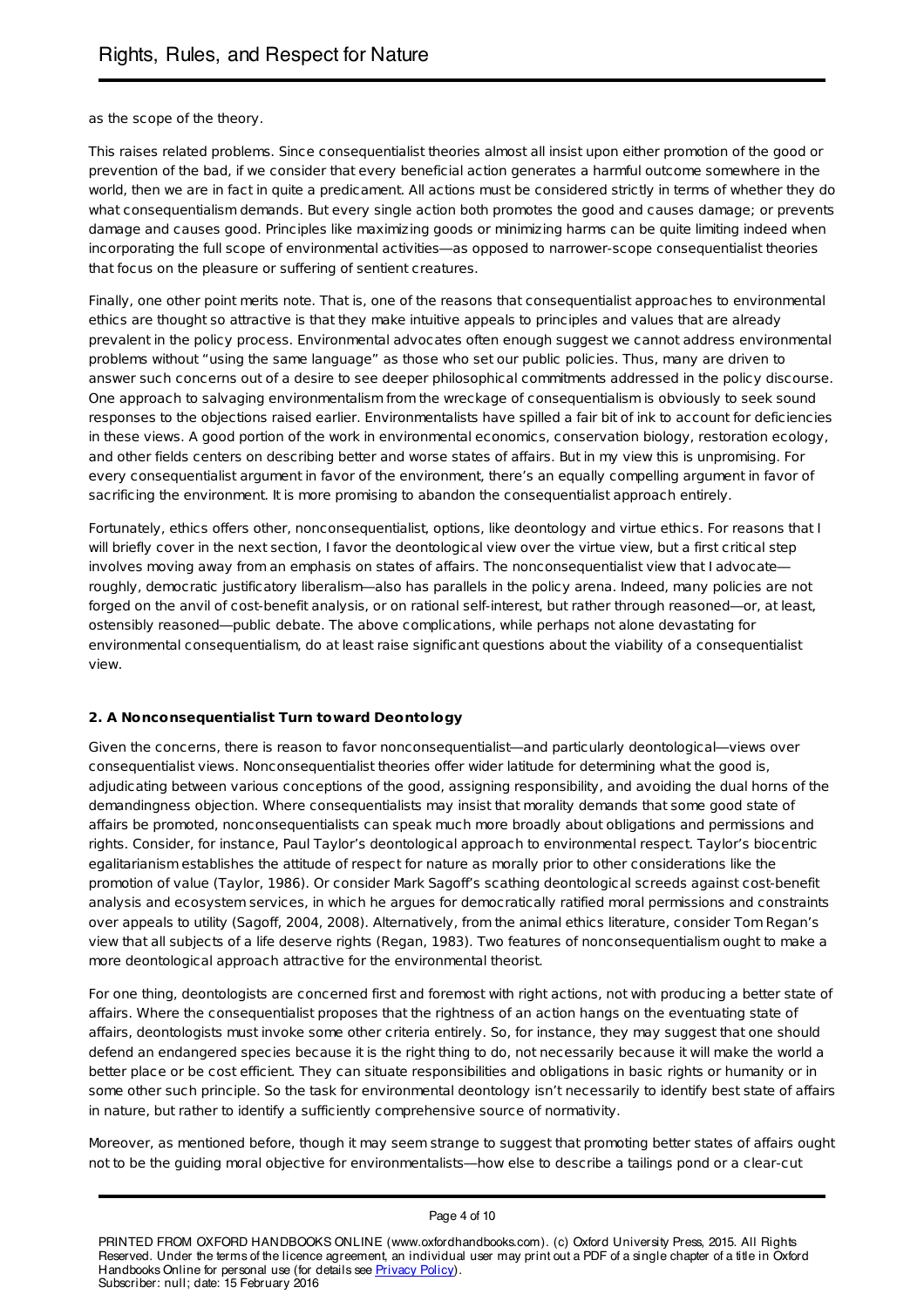forest but by appeal to states of affairs?—to emphasize right actions over states of affairs ought not to imply that states of affairs do not matter. Indeed, states of affairs are constituent components of actions—all of our actions are responses to states of affairs and/or behaviors that bring about new or different states of affairs. It's just that the deontologist looks more expansively on actions than simply the eventuating state of affairs. In other words, the deontologist argues rather that states of affairs are not all that matter in the determination of what qualifies an action as right. To put this colloquially: where consequentialist views place priority on the good over the right, deontological views place priority on the right over the good.

Taking a deontological approach isn't without its pitfalls. To be sure, there are many reasons that deontology hasn't been particularly attractive to environmental theorists. But there is wide disagreement among deontologists about the best theory, and a smart way to approach this question is to take a somewhat finer look at the variety of deontological position on offer. Complicating matters, there clearly are good reasons to be skeptical of some deontological views.

To begin with a very blunt preliminary distinction, deontologists fall into either patient-centered or agent-centered camps. The first camp—patient-centered deontology—is perhaps most obvious for those seeking an inroad to environmental ethics. Those who are patient-centered focus on what sorts of obligations or permissions an agent has with regard to other entities or patients. These theories tend to isolate qualities or attributes of the moral patient, inasmuch as they aim to circumscribe the set of actions that are permissible with regard to the patients of moral concern. Historically patiency has been wedded intimately to rights and agency, which may be partly what trips up environmentalists. But this presumption is far too hasty. Much traction can be gained by turning the focus of environmental ethics back on the obligations of acting parties. Agent-centered theories, in this vein, may suggest instead that it is the agent, not the patient, who has strong positive obligations to abide by principles or duties to respect others. So, for instance, they may say that the burden falls on the agent to discover, endorse, and abide by the principles of right and moral action; it does not fall on the patient to set itself apart as a subject of moral concern. Less abstractly: if we aim to better understand constraints on actions, we ought not to look to the attributes of animals, say, in order to determine whether we can completely exclude them from our moral deliberations. Rather, we rational humans must ask ourselves what obligations we must uphold; and it is out of this understanding about our obligations that we can determine how to relate to others. Since one of the key distinguishing features of environmental ethics is its emphasis on non-human nature, which is manifestly nonrational, and since agent-centered deontology ostensibly places a heavy burden rational agency, ethicists with an environmental leaning have tended to discount agent-centered deontology rather rapidly. In my view, this is too hasty.

Return for a moment to patient-centered deontology and consider the how it might serve to illuminate obligations. If we identify dolphins and great apes as the cutoff class of entities deserving moral consideration, then we have a clear demarcation of permissions and constraints (provided that we can correctly identify the set of attributes that sets this class of entities apart). We are permitted to act upon entities falling outside the class of dolphins and great apes, but restricted from acting upon entities falling within this class (without further consideration or permissionseeking). In its narrowest contour, patient-centered deontology grounds down to a question about the scope of moral theory: what sorts of things deserve consideration; what sorts of things count as moral patients? This is a vexing question.

Humans are easy. Without them, ethics doesn't get off the ground. Matters grow far more complicated, however, once one tries to expand the circle of moral status. Widening the scope of moral theory to include first non-human animals, but then even non-animal organisms, communities of organisms, or even abiotic entities, such as rock formations, raises serious problems about criteria for moral considerability. Almost all criteria that have been suggested as necessary or sufficient for moral considerability—reason, agency, autonomy, interests, and so forth —leave a woeful cluster of entities out of the configuration. This is I think a devastating problem for the patientcentered deontological literature, where patiency is critical.

Naturally, many continue to pursue remedies to this problem, but the discussion remains saddled with terminological and conceptual complications. As Kenneth Goodpaster points out in his seminal article, moral considerability questions intercalate and overlap with other questions about rights, scope, and status (Goodpaster, 1978). Though some have sought to approach the problem in a finer-grained fashion (Warren, 2000), in my view such approaches will always be hamstrung by their inclusive/exclusive nature.

#### Page 5 of 10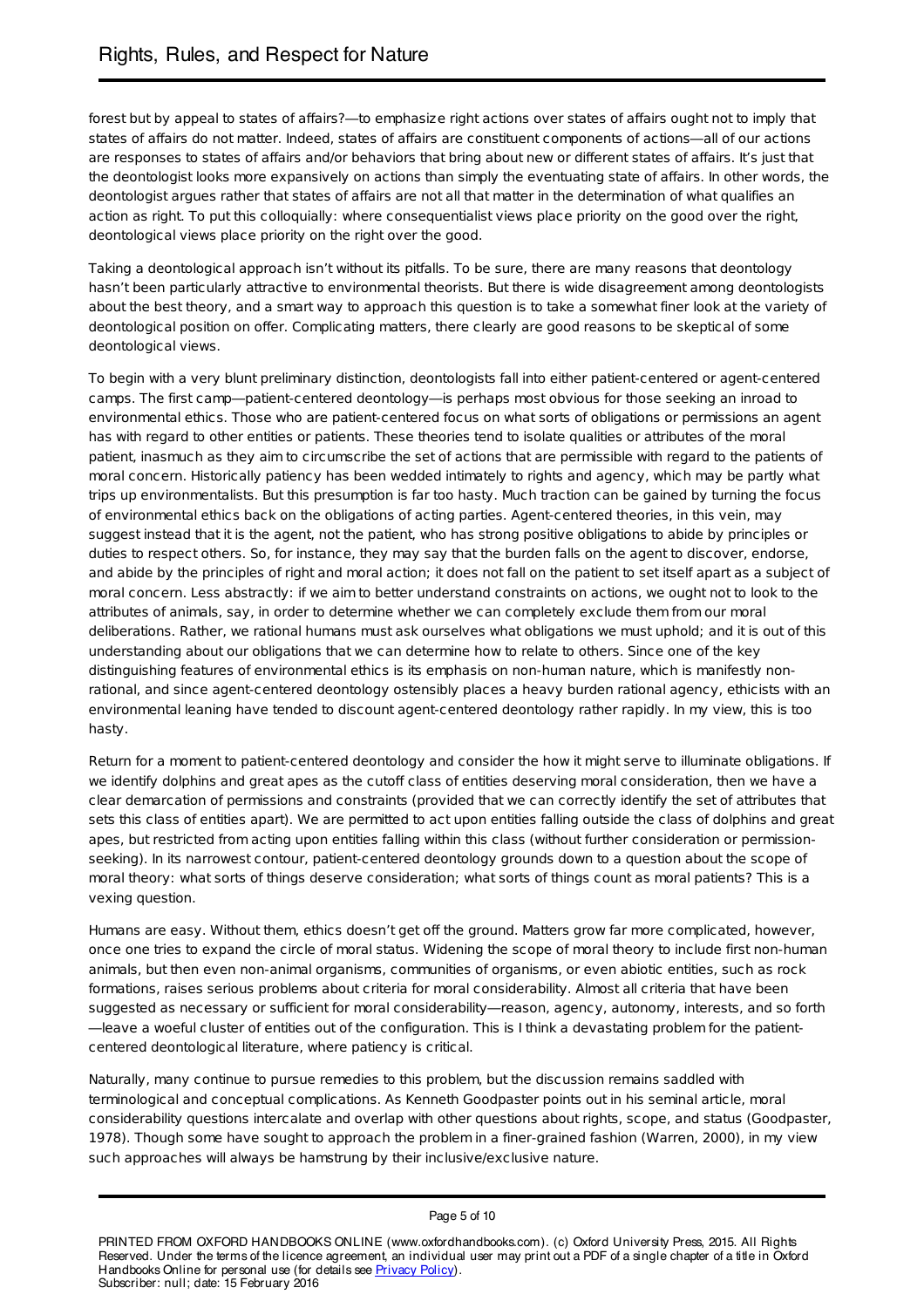No doubt, these approaches are unacceptably narrow and rife with complications. Theorists have had little place to turn. It would appear that one either must accept that identifying deontological constraints involves only identifying the universe of moral patients, after which point one has no obligations or duties to entities that fall outside of this universe; or one can seek a wider, more comprehensive, more "environmental" view and abandon considerability questions to turn to some other agent-centered position—typically virtue ethics.

Indeed, this has roughly been the story of environmental ethics. To elide the question of moral considerability altogether, important early authors such as Aldo Leopold, who writes of a "biotic right" in the Land Ethic, sought instead to emphasize ecosystems and species (Callicott, 2001; Leopold, 1966); whereas other holists such as Arne Naess, widely viewed to be the father of deep ecology, sought to point out the basic interconnectedness of all individuals. This turn away from individualism and toward holism within environmental ethics, while much disputed among even the holists, nevertheless underscores the deep discomfort that environmental theorists have had with moral considerability and patient-centering. One could certainly characterize the holist's position as one of expansionism—that is, as one of expanding moral scope to include everything as a moral patient—but this doesn't resonate, at least to me, with the writings of these holist authors. On my read, the need to eschew the complications of patient-centering and instead turn to agent-centering has not yet been fully explored. I have argued elsewhere that the question of moral considerability gets tangled up in presumptions about moral status (Hale, 2011a).

## **3. Agent-centering in a Universe of Nonagents**

This leaves theorists with the option of turning to agent-centering instead, which then raises somewhat separate complications. As I've mentioned, it is natural when taking an agent-centered approach to assume that emphasis must turn to the motivations or the character of the agent. Indeed, frustrations with deontological patient-centering and dissatisfaction with the reductivism of consequentialist accounts may help explain why so many environmental theorists turn to virtue ethics as the only remaining alternative. But for all of its promise, virtue ethics turns too sharply to agent-centering and tends to short circuit many, if not all, of the difficult ethical and policy questions that perplex environmentalists. As one very brief objection to turning to virtue: many environmental problems are the outcome of collective behaviors, not individual actions, and as such demand responses at the institutional level. Focusing on the character of all relevant actors seems woefully insufficient to account for or address wrongdoing. Without a robust theory of institutional character, virtue ethics is practically impotent to solve some of the most vexing environmental challenges. Fortunately, the deontologist has an alternative.

First things first, environmental ethics has tended to avoid deontological agent-centering fairly aggressively, in part because it appears to place a good deal of emphasis on agency. Since, environmentally speaking, most of the objects of concern aren't agents in the proper sense of the term, this would appear to be a dead-end. Certainly some brave advocates have sought to argue for the agency and autonomy of nature (Heyd, 2005; Ridder, 2007), where others have even gone so far as to suggest that nature "speaks" to man. But this path, while tested, has yielded few compelling openings. Steven Vogel has written superb and in-depth essays dismantling such positions (Vogel, 2006).

A further complication for agent-centering rests in the belief that it leaves little room to distinguish between doing the right thing and doing the right thing for the right reasons. It is important to note here that there are at least two different directions that agent-centered deontological views may take—either they may focus on the intentions and motivations of agents, or they may emphasize and defend the duties and responsibilities of the agent absent any concern about intentions. They may, for instance, place a good deal of emphasis on what reasons motivate an agent to act in a particular way, in which case an ethical evaluation will turn primarily on "motivating reasons." Or, they may instead emphasize justifications for the actions themselves, in which case intentions and motivations are far less of an issue. Instead what is at issue is whether there are any existing reasons that speak in favor of or against a given action.

The Kantian position that I favor, and one that many neo-Kantians favor, doesn't rely on having the right intentions so much as having the right reasons. Once one cleaves off reasons from intentions, having the right reasons doesn't entail being motivated (psychologically) by those reasons or having those reasons as intentions. It just means that the reasons in principle have to best explain the cause of the action. In these instances, deontologists

#### Page 6 of 10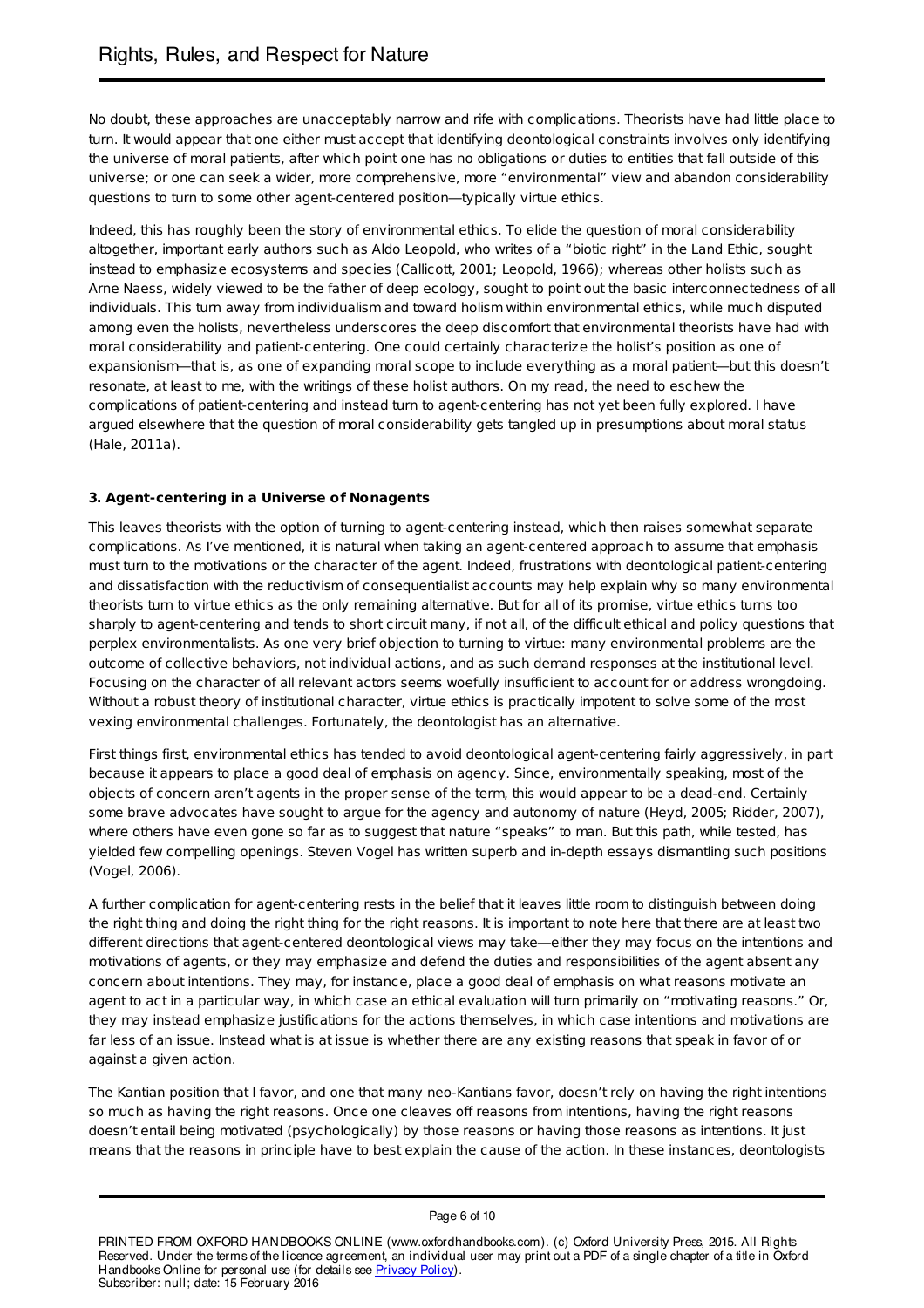will hope to distinguish between different act-descriptions, cutting a finer line between justificatory and motivational reasons. In my view, the latter approach is more fruitful for precisely the reason that it leaves enough space to distinguish between doing the right thing and doing the right thing for the right reasons. One can speak of the justification for an action and also ask whether it was that justification that motivated the agent.

Where consequentialism has the advantage of offering up agent-neutral conceptions of the good, locating value in a state of affairs that all agents have a reason to promote regardless of their circumstances, the agent-centered deontologist must give an account of why some actions are right only with regard to particular agents. Many of these approaches have come by way of Kantians and neo-Kantians who have sought, through varying strategies, to make space for animals. While Kant's famous Formula of Humanity—that one should always treat others as ends in themselves, and never as a means only—appears to restrict moral consideration to humans, several prominent Kantians have made inroads into the animals debate by arguing that it is not so limiting (Hayward, 1994; Korsgaard, 2004; Wood, 1998). Contrary to the orthodox interpretation of Kant, these theorists have argued that the Formula of Humanity places greater emphasis on the agent than on the patient. The same idea can be brought to bear on environmental questions more broadly, as Onora O'Neill has suggested (O. O'Neill, 1997).

One follow-on concern for deontologists is that even in the realm of more anthropocentric questions, deontologists must yield in part to conflicting permissions, obligations, and restrictions. Obligations to assist, for instance, may supersede prohibitions on lying. So, for instance, Jones may face a situation in which he is forced to lie in order to save a life; or Smith may face a situation in which she feels forced to embellish the dangers of a pollutant in order to facilitate the regulation of that pollutant. On one hand, such a conflict relates to the defeasibility of obligations in other words, whether one is permitted to violate some restrictions in order to achieve more praiseworthy ends. On the other hand, it also relates again to the demandingness objection: that is, How much can morality demand of us? A rigid deontologist may argue that no violation of obligation or principle is permissible, where some others may argue that there are circumstances in which rules can be bent to achieve more intuitively good ends. Generally, such concerns can be addressed by softening the absolutism of more traditional Kantian deontological views and advancing Rossian or Pragmatist positions that admit of defeasible or prima facie rights or duties, but obviously once rights or duties become violable, the strength of the deontological position can more easily be called into doubt.

Our discussion offers a pathway into novel, potentially compelling deontological positions. For instance, many theorists around the turn of the twenty-first century sought to locate duties and responsibilities in contractualist agreements or interpersonal endorsements. Authors such as Jürgen Habermas (1991) with his discourse ethics, Tim Scanlon (1999) with his contractualist account of what we owe to each other, Christine Korsgaard (1996) with her practical identities, Stephen Darwall (2006) with his second-personal stance, and Rainer Forst (2012) with his right to justification, each in slightly different ways, all seek to locate morality in the arrangements between parties. These hybrid deontological approaches—some more contractualist, some more Aristotelian—hold promise over more classical deontological theories in that the root of normativity can be located in actual or hypothetical agreement or endorsements. Far from what one might anticipate, this view does not necessarily commit morality to elitist or problematic anthropocentrism. Indeed, variant hybrid approaches have been picked up by a number of recent environmental theorists (Cohen, 2007; Hale, 2011b, 2013a, 2013b; Hale and Grundy, 2009; Rowlands, 1997; Sagoff, 2004).

For one thing, these "justificatory" approaches can offer guidance on forward-looking questions about how to act. For instance, they may require that principles for action be reasonable, where this means that reasons for action must be subjected to the scrutiny of reasonable and rational affected parties. If reasons for action pass such a test, then this ostensibly authorizes the action. The permission for the action, in other words, emerges out of the justificatory process. Justification in this sense rests in the justify-ing, not in some feature of the patient or some status of the act.

For instance, if we wish to cut an acre of forest in order to build a school, a robust justificatory approach might require that we obtain permission for such an act by justifying the act to affected parties. We needn't in this instance appeal primarily to the moral status or value of the resident species in order to determine our permissions or constraints, but instead can draw from locally relevant standards and norms. Certainly, such public scrutiny is always subject to the perversions of self-interest, politics, information asymmetries, and so on, but justificatory approaches can appeal to ideals of justification and leave the conclusions of the justificatory process always open

#### Page 7 of 10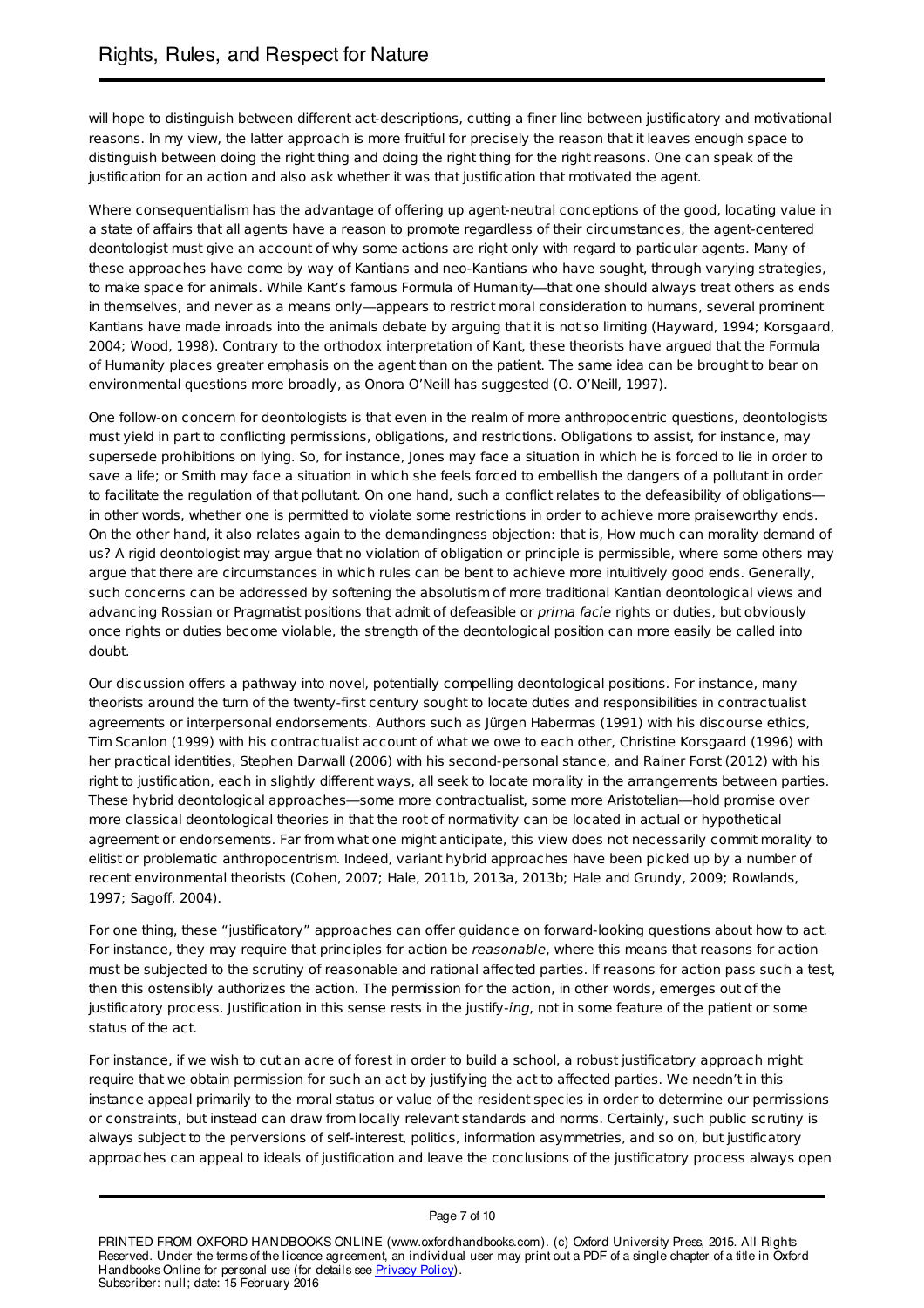to revision. In this respect, the guidance may be both nonabsolute and fallible, meaning that as we seek clarity on how to handle non-human nature, we can always be called upon to clarify our reasons for acting. So, perhaps we discover that this forest is habitat to a unique species. Upon such a discovery, we may need to reevaluate the reasonableness of building the school on that site.

Such approaches may also offer clarity on backward-looking assignments of responsibility for environmental wrongdoing. If looking back on an action it can be determined that actors acted without good reason, or without reason that would have passed the scrutiny of reasonable and rational affected parties, such actors might be accused of environmental wrongdoing. Through this mechanism, then, one can identify incidents of wrongdoing, and conceivably also perpetrators of wrongdoing, without first establishing that some critical environmental value has been lost or damaged.

Finally, such approaches can offer an explanatory backdrop against which to make sense of a suite of environmental conflicts. Where it might first seem that the primary problem with rampant logging, overfishing, and species depletion is that the environment is being degraded, if we look at a few basic criticisms of consequentialist theory we can see how quickly such a view falls to tatters. On the hybrid deontological view that I have been advocating, degradation of the environment only really matters if it can't be justified against other conflicting or competing moral norms and values. As I see it, the contemporary environmental predicament is at least as much about actions or practices that are taken for "no good reason" (that is, without justification, without having gone through the justificatory process) as it is about the degradation of nature. And, as it happens, if one takes a wide view of justification (as I and other theorists do), the degradation of nature fits neatly into the set of reasons that one might offer for advancing or avoiding some actions in the environment. When one construes value not as a socalled "fact about the world," but rather as a determination emergent out of shared normative commitments, as has been suggested by many of the aforementioned turn-of-the-century deontologists, then there is more space to adjudicate between conflicts of welfarism, aggregationism, responsibility, and demandingness. Moreover, this justificatory approach has parallels in political and policy life as well, since such theories dovetail neatly with justifications for democracy.

## **References**

Callicott, J. B. (2001). "Holistic Environmental Ethics and the Problem of Ecofascism." In Beyond the Land Ethic: More Essays in Environmental Philosophy, edited by J. B. Callicott. Albany, NY: State University of New York Press.

Cohen, A. I. (2007). "Contractarianism, Other-regarding Attitudes, and the Moral Standing of Nonhuman Animals." Journal of Applied Philosophy 24(2): 188–201.

Darwall, S. (2006). The Second Person Standpoint: Morality, Respect, and Accountability. Cambridge, MA: Harvard University Press.

Forst, R. (2012). The Right to Justification: Elements of a Constructivist Theory of Justice, translated by Jeffrey Flynn. New York: Columbia University Press.

Goodpaster, K. (1978). "On Being Morally Considerable." Journal of Philosophy 75: 308–325.

Gowdy, J. M. (2004). "The Revolution in Welfare Economics and Its Implications for Environmental Valuation and Policy." Land Economics: A Quarterly Journal of Planning, Housing and Public Utilities 80(2): 239–257.

Habermas, J. (1991). "Discourse Ethics, translated by C. Lenhardt and S. W. Nicholson. In Moral Consciousness and Communicative Action, edited by C. Lenhardt and S. W. Nicholson. Cambridge, MA: MIT Press.

Hale, B. (2011a). "Moral Considerability: Deontological, Not Metaphysical." Ethics and the Environment 16(2): 37– 62.

Hale, B. (2011b). "Non-renewable Resources and the Inevitability of Outcomes." The Monist 94(1): 369–390.

Hale, B. (2013a). "Can We Remediate Wrongs?" In Consequentialism and Environmental Ethics, edited by A. Hiller, R. Ilea, and L. Kahn. New York, NY: Routledge.

Page 8 of 10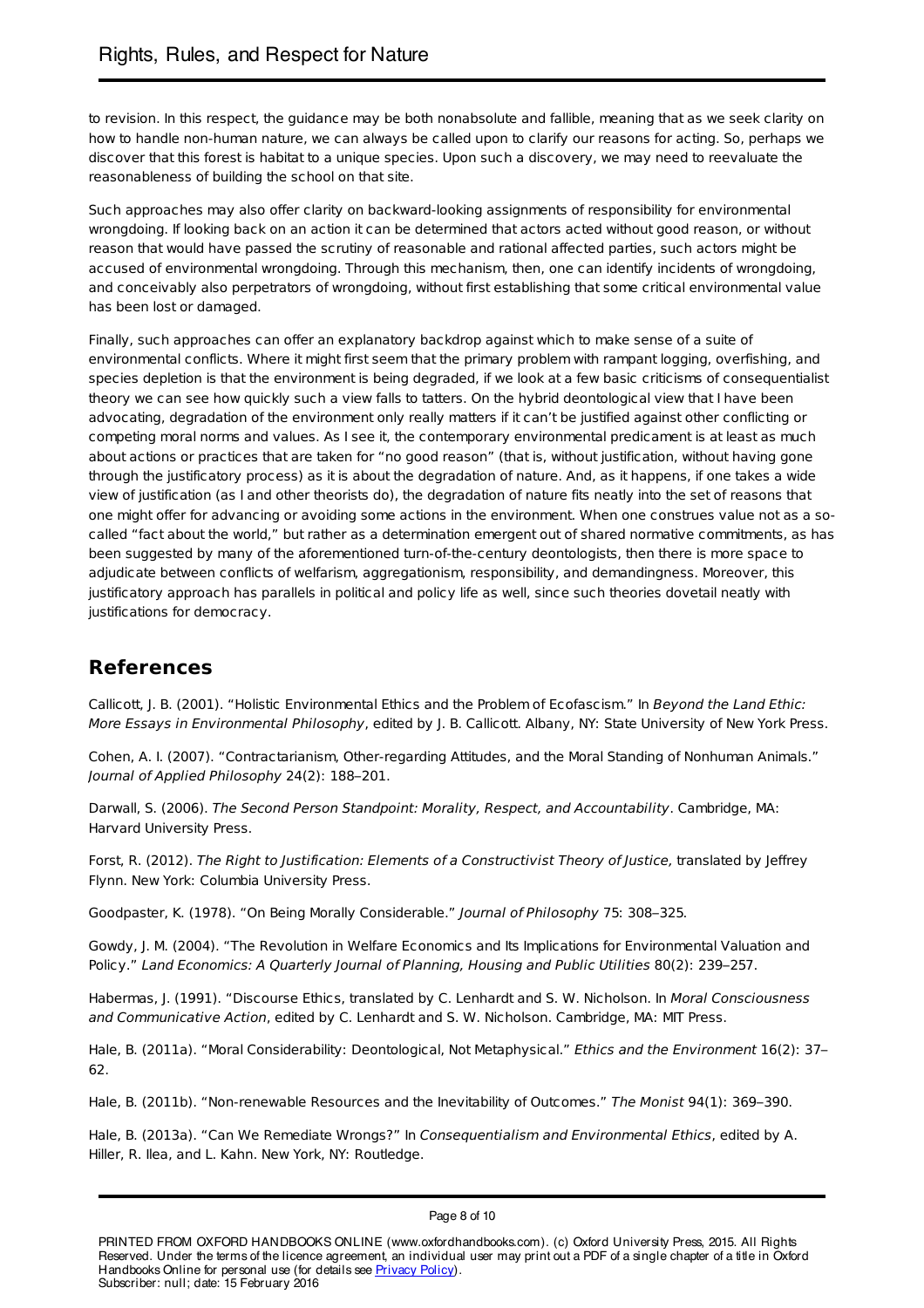Hale, B. (2013b). "Polluting and Unpolluting." In Environmental Ethics, 2nd ed., edited by M. Boylan. Hoboken, NY: Wiley-Blackwell.

Hale, B., & Grundy, W. (2009). "Remediation and Respect: Do Remediation Technologies Alter Our Responsibilities?" Environmental Values 18(4): 397–415.

Hausman, D. M., and McPherson, M. S. (2009). "Preference Satisfaction and Welfare Economics." Economics and Philosophy 25(01): 1–25. doi: 10.1017/S0266267108002253

Hayward, T. (1994). "Kant and the Moral Considerability of Non-rational Beings." In Philosophy and the Natural Environment, edited by R. Attfield and A. Belsey, 129–142. Cambridge, England: Cambridge University Press.

Heathwood, C. (2014). "Subjective Theories of Well-Being." In The Cambridge Companion to Utilitarianism, edited by B. Eggleston and D. Miller, 199–219. Cambridge, England: Cambridge University Press.

Heyd, T. (2005). Recognizing the Autonomy of Nature: Theory And Practice. New York: Columbia University Press.

Kant, I. (1785). "Grundlegung zur Metaphysik der Sitten." In Practical Philosophy, edited by M. J. Gregor. Cambridge, England: Cambridge University Press.

Kawall, J. (1999). "The Experience Machine and Mental State Theories of Well-being." The Journal of Value Inquiry 33(3): 381–387. doi: 10.1023/a:1004557501837

Korsgaard, C. (1996). The Sources of Normativity. Cambridge, England: Cambridge University Press.

Korsgaard, C. (2004). Fellow Creatures: Kantian Ethics and Our Duties to Animals, Vol. 25/26. Salt Lake City: University of Utah Press.

Leopold, A. (1966). The Sand County Almanac. New York: Oxford University Press.

McMahan, J. (2010). "The Meat Eaters," The New York Times, September 19.

Nagel, T. (1970). The Possibility of Altruism. Oxford, England: Clarendon Press.

Norcross, A. (2008). "Two Dogmas of Deontology: Aggregation, Rights, and the Separateness of Persons." Social Philosophy and Policy 26(01): 76–95.

Nozick, R. (1977). Anarchy, State and Utopia. New York: Basic Books.

O'Neill, J. (1993). Ecology, Policy, and Politics. New York: Routledge.

O'Neill, O. (1997). "Environmental Values, Anthropocentrism and Speciesism." Environmental Values 6: 127–142.

Rawls, J. (1971). A Theory of Justice. Cambridge, MA: Harvard University Press.

Regan, T. (1983). The Case for Animal Rights. Berkeley, CA: University of California Press.

Ridder, B. (2007). "The Naturalness versus Wildness Debate: Ambiguity, Inconsistency, and Unattainable Objectivity." Restoration Ecology 15(1): 8–12. doi: 10.1111/j.1526-100X.2006.00184.x

Rowlands, M. (1997). "Contractarianism and Animal Rights." Journal of Applied Philosophy 14: 235–247.

Sagoff, M. (2004). Price, Principle, and the Environment. New York: Cambridge University Press.

Sagoff, M. (2008). "On the Economic Value of Ecosystem Services." Environmental Values 17(2): 239–257.

Scanlon, T. M. (1999). What We Owe to Each Other. Cambridge, MA: Harvard University Press.

Taylor, P. W. (1986). Respect for Nature. Princeton, NJ: Princeton University Press.

Vogel, S. (2006). "The Silence of Nature." Environmental Values 15(2): 145–171.

Warren, M. A. (2000). Moral Status: Obligations to Persons and Other Living Things. Oxford, England: Oxford

Page 9 of 10